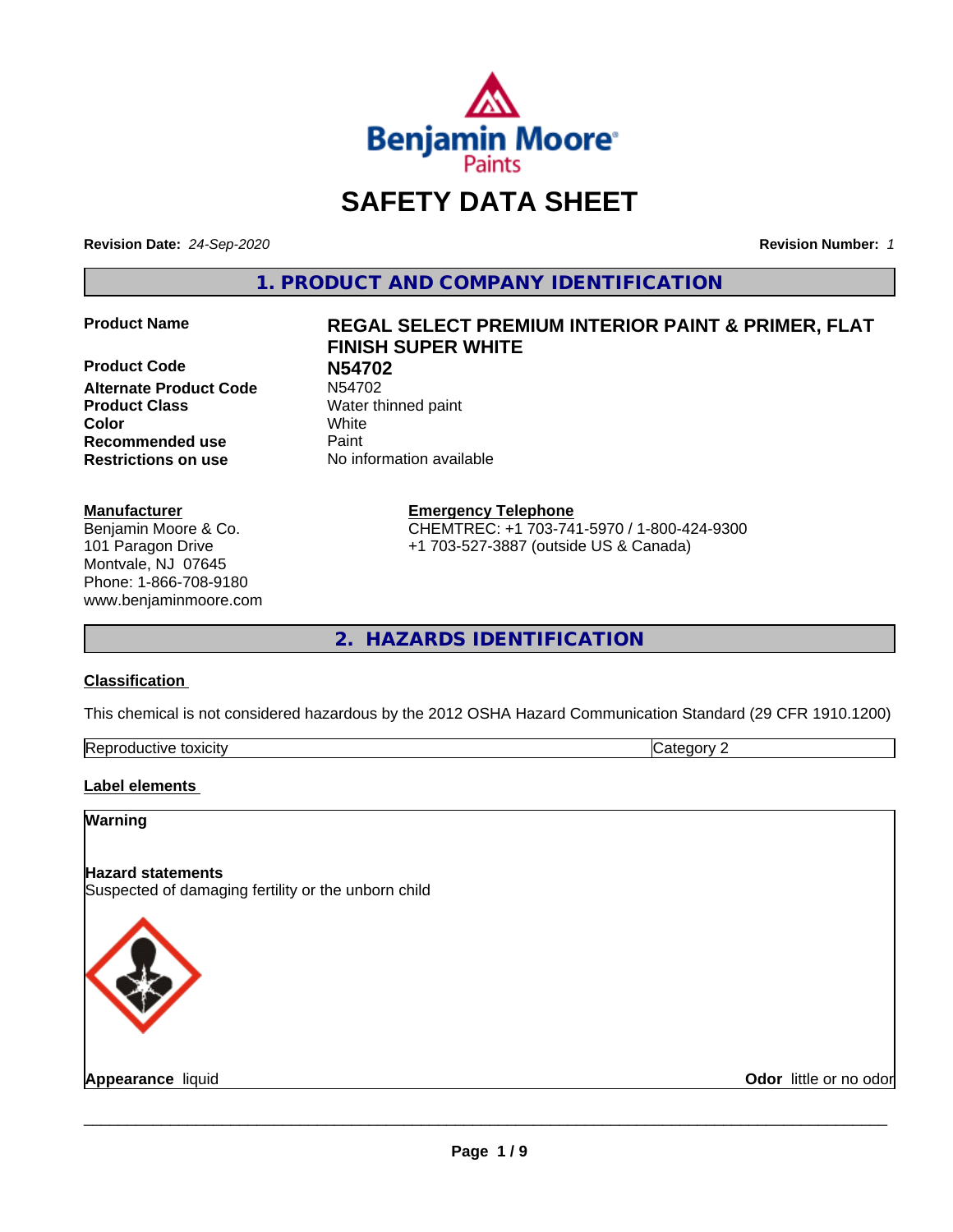#### **Precautionary Statements - Prevention**

Obtain special instructions before use Do not handle until all safety precautions have been read and understood Use personal protective equipment as required

#### **Precautionary Statements - Response**

IF exposed or concerned: Get medical advice/attention

#### **Precautionary Statements - Storage**

Store locked up

#### **Precautionary Statements - Disposal**

Dispose of contents/container to an approved waste disposal plant

#### **Hazards not otherwise classified (HNOC)**

Not applicable

#### **Other information**

No information available

 **WARNING:** This product contains isothiazolinone compounds at levels of <0.1%. These substances are biocides commonly found in most paints and a variety of personal care products as a preservative. Certain individuals may be sensitive or allergic to these substances, even at low levels.

#### **3. COMPOSITION INFORMATION ON COMPONENTS**

| <b>Chemical name</b> | CAS No.    | Weight-%    |
|----------------------|------------|-------------|
| Titanium dioxide     | 13463-67-7 | 15 - 20     |
| Kaolin, calcined     | 92704-41-1 | $5 - 10$    |
| Limestone            | 1317-65-3  | $5 - 10$    |
| Diatomaceous earth   | 61790-53-2 | - 5         |
| Silica amorphous     | 7631-86-9  | - 5         |
| Nepheline syenite    | 37244-96-5 | - 5         |
| Trimethylolpropane   | 77-99-6    | $0.1 - 0.5$ |

|                       | 4. FIRST AID MEASURES                                                                                    |
|-----------------------|----------------------------------------------------------------------------------------------------------|
| <b>General Advice</b> | No hazards which require special first aid measures.                                                     |
| <b>Eye Contact</b>    | Rinse thoroughly with plenty of water for at least 15 minutes and consult a<br>physician.                |
| <b>Skin Contact</b>   | Wash off immediately with soap and plenty of water while removing all<br>contaminated clothes and shoes. |
| <b>Inhalation</b>     | Move to fresh air. If symptoms persist, call a physician.                                                |
| Ingestion             | Clean mouth with water and afterwards drink plenty of water. Consult a physician<br>if necessary.        |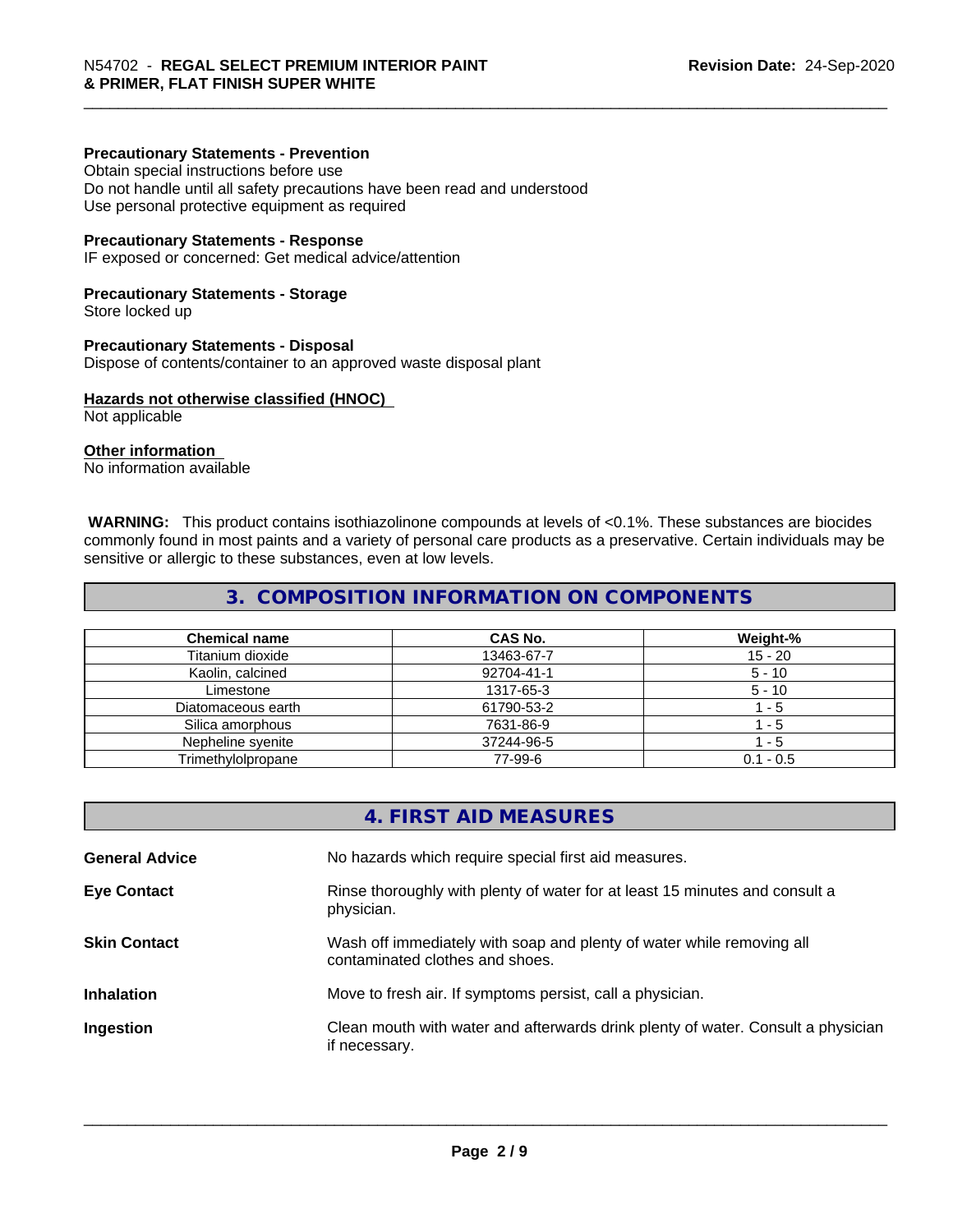**Most Important Symptoms/Effects**

None known.

**Notes To Physician** Treat symptomatically.

**5. FIRE-FIGHTING MEASURES**

| <b>Suitable Extinguishing Media</b>                                              | Use extinguishing measures that are appropriate to local<br>circumstances and the surrounding environment.                                   |
|----------------------------------------------------------------------------------|----------------------------------------------------------------------------------------------------------------------------------------------|
| Protective equipment and precautions for firefighters                            | As in any fire, wear self-contained breathing apparatus<br>pressure-demand, MSHA/NIOSH (approved or equivalent)<br>and full protective gear. |
| <b>Specific Hazards Arising From The Chemical</b>                                | Closed containers may rupture if exposed to fire or<br>extreme heat.                                                                         |
| Sensitivity to mechanical impact                                                 | No                                                                                                                                           |
| Sensitivity to static discharge                                                  | No                                                                                                                                           |
| <b>Flash Point Data</b><br>Flash point (°F)<br>Flash Point (°C)<br><b>Method</b> | Not applicable<br>Not applicable<br>Not applicable                                                                                           |
| <b>Flammability Limits In Air</b>                                                |                                                                                                                                              |
| Lower flammability limit:<br><b>Upper flammability limit:</b>                    | Not applicable<br>Not applicable                                                                                                             |
| Health: 2<br>Flammability: 0<br>NFPA                                             | <b>Instability: 0</b><br><b>Special: Not Applicable</b>                                                                                      |
| <b>NFPA Legend</b><br>0 - Not Hazardous<br>1 - Slightly                          |                                                                                                                                              |

2 - Moderate

3 - High

4 - Severe

*The ratings assigned are only suggested ratings, the contractor/employer has ultimate responsibilities for NFPA ratings where this system is used.*

*Additional information regarding the NFPA rating system is available from the National Fire Protection Agency (NFPA) at www.nfpa.org.*

### **6. ACCIDENTAL RELEASE MEASURES**

| <b>Personal Precautions</b>      | Avoid contact with skin, eyes and clothing. Ensure adequate ventilation.                             |
|----------------------------------|------------------------------------------------------------------------------------------------------|
| <b>Other Information</b>         | Prevent further leakage or spillage if safe to do so.                                                |
| <b>Environmental precautions</b> | See Section 12 for additional Ecological Information.                                                |
| <b>Methods for Cleaning Up</b>   | Soak up with inert absorbent material. Sweep up and shovel into suitable<br>containers for disposal. |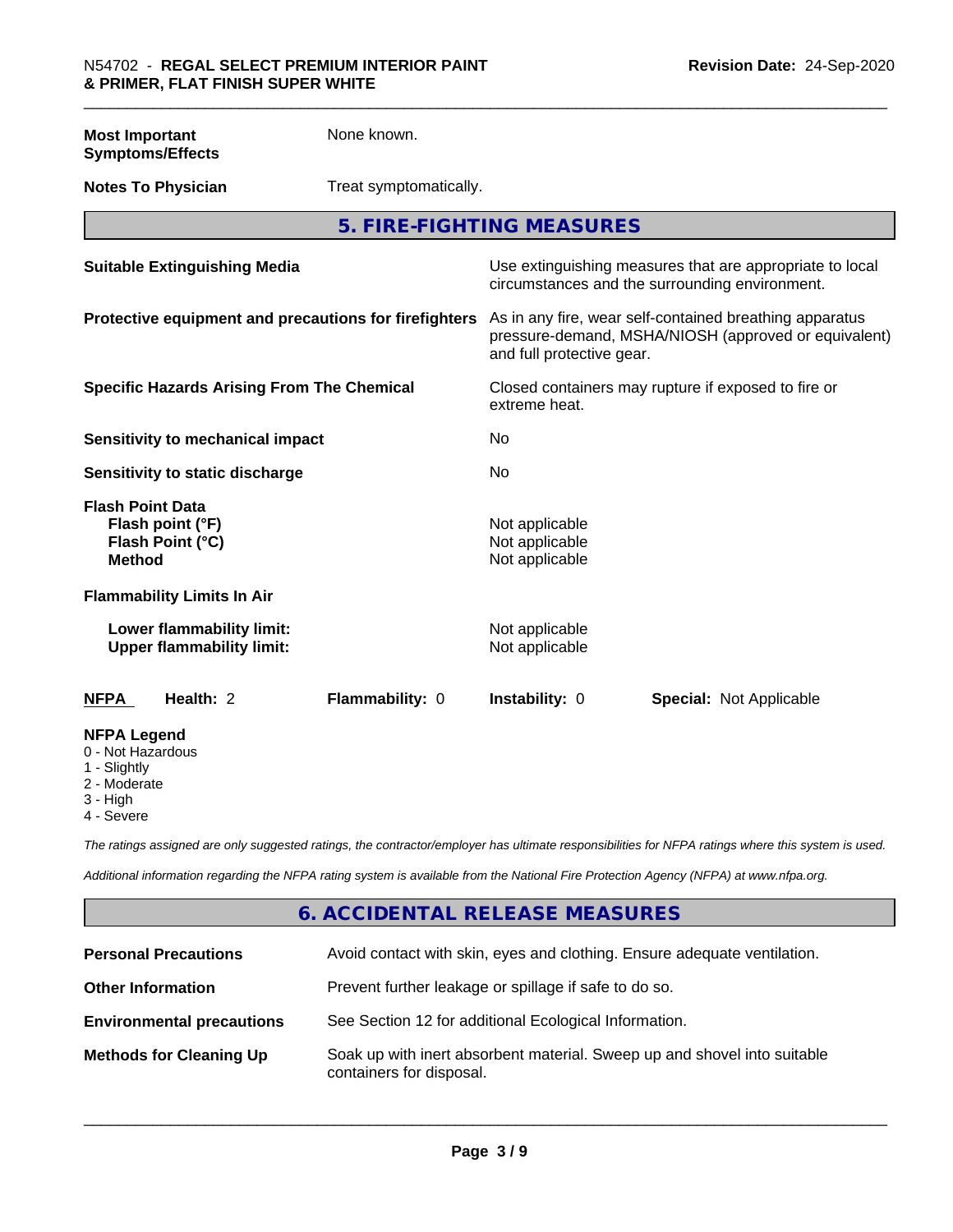|                               | 7. HANDLING AND STORAGE                                                                                                                                                          |
|-------------------------------|----------------------------------------------------------------------------------------------------------------------------------------------------------------------------------|
| <b>Handling</b>               | Avoid contact with skin, eyes and clothing. Avoid breathing vapors, spray mists or<br>sanding dust. In case of insufficient ventilation, wear suitable respiratory<br>equipment. |
| <b>Storage</b>                | Keep container tightly closed. Keep out of the reach of children.                                                                                                                |
| <b>Incompatible Materials</b> | No information available                                                                                                                                                         |

### **8. EXPOSURE CONTROLS/PERSONAL PROTECTION**

#### **Exposure Limits**

| <b>Chemical name</b> | <b>ACGIH TLV</b>         | <b>OSHA PEL</b>                               |
|----------------------|--------------------------|-----------------------------------------------|
| Titanium dioxide     | TWA: $10 \text{ mg/m}^3$ | 15 mg/m <sup>3</sup> - TWA                    |
| Limestone            | N/E                      | 15 mg/m $3$ - TWA<br>$5 \text{ mg/m}^3$ - TWA |
| Diatomaceous earth   | N/E                      | 20 mppcf - TWA                                |
| Silica amorphous     | N/E                      | 20 mppcf - TWA                                |

#### **Legend**

ACGIH - American Conference of Governmental Industrial Hygienists Exposure Limits OSHA - Occupational Safety & Health Administration Exposure Limits N/E - Not Established

| <b>Engineering Measures</b>          | Ensure adequate ventilation, especially in confined areas.                                                                          |  |
|--------------------------------------|-------------------------------------------------------------------------------------------------------------------------------------|--|
| <b>Personal Protective Equipment</b> |                                                                                                                                     |  |
| <b>Eye/Face Protection</b>           | Safety glasses with side-shields.                                                                                                   |  |
| <b>Skin Protection</b>               | Protective gloves and impervious clothing.                                                                                          |  |
| <b>Respiratory Protection</b>        | In case of insufficient ventilation wear suitable respiratory equipment.                                                            |  |
| <b>Hygiene Measures</b>              | Avoid contact with skin, eyes and clothing. Remove and wash contaminated<br>clothing before re-use. Wash thoroughly after handling. |  |

### **9. PHYSICAL AND CHEMICAL PROPERTIES**

| Appearance              | liquid                   |
|-------------------------|--------------------------|
| Odor                    | little or no odor        |
| <b>Odor Threshold</b>   | No information available |
| Density (Ibs/gal)       | $11.15 - 11.25$          |
| <b>Specific Gravity</b> | $1.33 - 1.35$            |
| рH                      | No information available |
| <b>Viscosity (cps)</b>  | No information available |
| Solubility(ies)         | No information available |
| <b>Water solubility</b> | No information available |
| <b>Evaporation Rate</b> | No information available |
| Vapor pressure          | No information available |
| Vapor density           | No information available |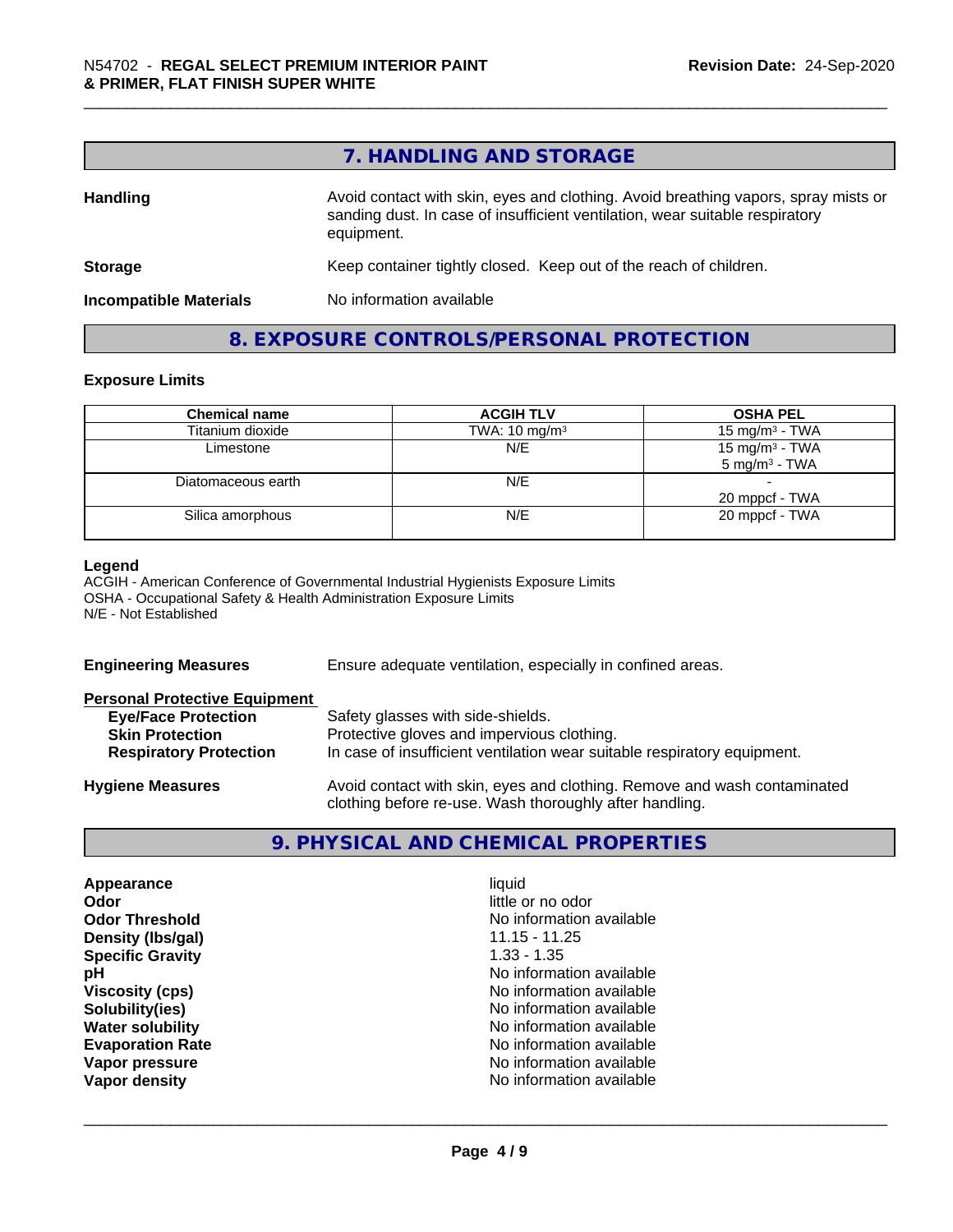| Wt. % Solids                         | $50 - 60$                |
|--------------------------------------|--------------------------|
| Vol. % Solids                        | $35 - 45$                |
| Wt. % Volatiles                      | $40 - 50$                |
| Vol. % Volatiles                     | $55 - 65$                |
| <b>VOC Regulatory Limit (g/L)</b>    | < 50                     |
| <b>Boiling Point (°F)</b>            | 212                      |
| <b>Boiling Point (°C)</b>            | 100                      |
| Freezing point (°F)                  | 32                       |
| <b>Freezing Point (°C)</b>           | 0                        |
| Flash point (°F)                     | Not applicable           |
| Flash Point (°C)                     | Not applicable           |
| <b>Method</b>                        | Not applicable           |
| Flammability (solid, gas)            | Not applicable           |
| <b>Upper flammability limit:</b>     | Not applicable           |
| Lower flammability limit:            | Not applicable           |
| <b>Autoignition Temperature (°F)</b> | No information available |
| <b>Autoignition Temperature (°C)</b> | No information available |
| Decomposition Temperature (°F)       | No information available |
| Decomposition Temperature (°C)       | No information available |
| <b>Partition coefficient</b>         | No information available |

#### **10. STABILITY AND REACTIVITY**

| <b>Reactivity</b>                       | Not Applicable                           |
|-----------------------------------------|------------------------------------------|
| <b>Chemical Stability</b>               | Stable under normal conditions.          |
| <b>Conditions to avoid</b>              | Prevent from freezing.                   |
| <b>Incompatible Materials</b>           | No materials to be especially mentioned. |
| <b>Hazardous Decomposition Products</b> | None under normal use.                   |
| Possibility of hazardous reactions      | None under normal conditions of use.     |

**11. TOXICOLOGICAL INFORMATION**

**Product Information**

#### **Information on likely routes of exposure**

**Principal Routes of Exposure** Eye contact, skin contact and inhalation.

**Acute Toxicity** 

**Product Information** No information available

#### **Symptoms** related to the physical, chemical and toxicological characteristics

**Symptoms** No information available

#### **Delayed and immediate effects as well as chronic effects from short and long-term exposure**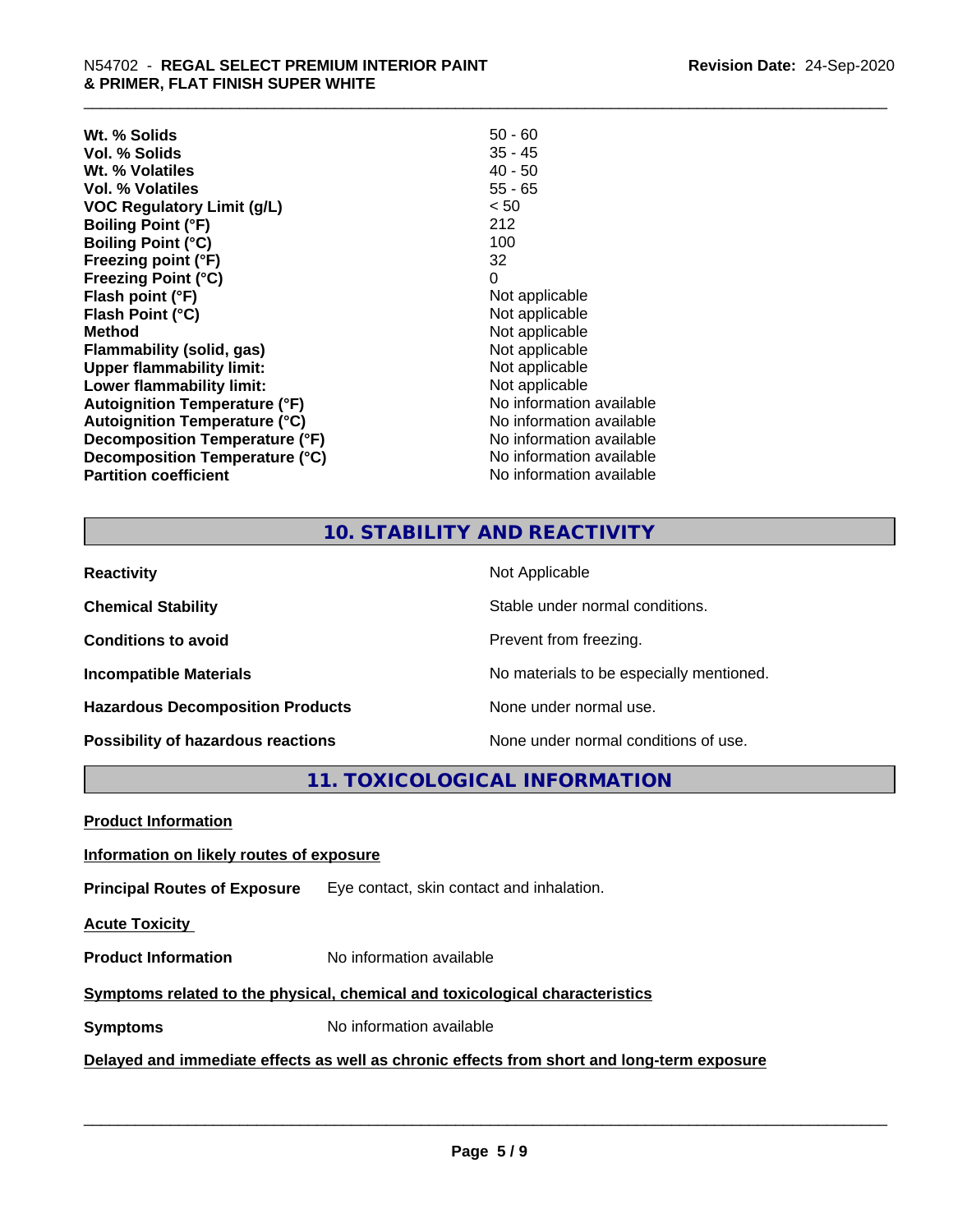| Eye contact<br><b>Skin contact</b> | May cause slight irritation.<br>Substance may cause slight skin irritation. Prolonged or repeated contact may dry<br>skin and cause irritation. |
|------------------------------------|-------------------------------------------------------------------------------------------------------------------------------------------------|
| <b>Inhalation</b>                  | May cause irritation of respiratory tract.                                                                                                      |
| Ingestion                          | Ingestion may cause gastrointestinal irritation, nausea, vomiting and diarrhea.                                                                 |
| <b>Sensitization</b>               | No information available                                                                                                                        |
| <b>Neurological Effects</b>        | No information available.                                                                                                                       |
| <b>Mutagenic Effects</b>           | No information available.                                                                                                                       |
| <b>Reproductive Effects</b>        | Possible risk of impaired fertility. Possible risk of harm to the unborn child.                                                                 |
| <b>Developmental Effects</b>       | No information available.                                                                                                                       |
| <b>Target organ effects</b>        | No information available.                                                                                                                       |
| <b>STOT - single exposure</b>      | No information available.                                                                                                                       |
| <b>STOT - repeated exposure</b>    | No information available.                                                                                                                       |
| Other adverse effects              | No information available.                                                                                                                       |
| <b>Aspiration Hazard</b>           | No information available                                                                                                                        |

#### **Numerical measures of toxicity**

**The following values are calculated based on chapter 3.1 of the GHS document**

**ATEmix (oral)** 18167 mg/kg

#### **Component Information**

| Chemical name                  | Oral LD50                                      | Dermal LD50             | Inhalation LC50         |
|--------------------------------|------------------------------------------------|-------------------------|-------------------------|
| Titanium dioxide<br>13463-67-7 | $> 10000$ mg/kg (Rat)                          |                         |                         |
| Kaolin, calcined<br>92704-41-1 | $>$ 2000 mg/kg (Rat)                           |                         |                         |
| Silica amorphous<br>7631-86-9  | $= 7900$ mg/kg (Rat)                           | $>$ 2000 mg/kg (Rabbit) | $> 2.2$ mg/L (Rat) 1 h  |
| Trimethylolpropane<br>77-99-6  | $= 14100$ mg/kg (Rat)<br>$= 14000$ mg/kg (Rat) |                         | $> 0.29$ mg/L (Rat) 4 h |

#### **Chronic Toxicity**

#### **Carcinogenicity**

*The information below indicateswhether each agency has listed any ingredient as a carcinogen:.*

| <b>Chemical</b><br>name            | <b>IARC</b>                                | <b>NTP</b> | ດເ⊔າ<br>∪אח |
|------------------------------------|--------------------------------------------|------------|-------------|
|                                    | .<br>クロ<br>Human<br>Possible<br><u>_ _</u> |            | ∟isted      |
| .<br><br>dioxide<br><b>itanium</b> | Carcinogen                                 |            |             |

• Although IARC has classified titanium dioxide as possibly carcinogenic to humans (2B), their summary concludes: "No significant exposure to titanium dioxide is thought to occur during the use of products in which titanium dioxide is bound to other materials, such as paint."

#### **Legend**

IARC - International Agency for Research on Cancer NTP - National Toxicity Program OSHA - Occupational Safety & Health Administration

**12. ECOLOGICAL INFORMATION**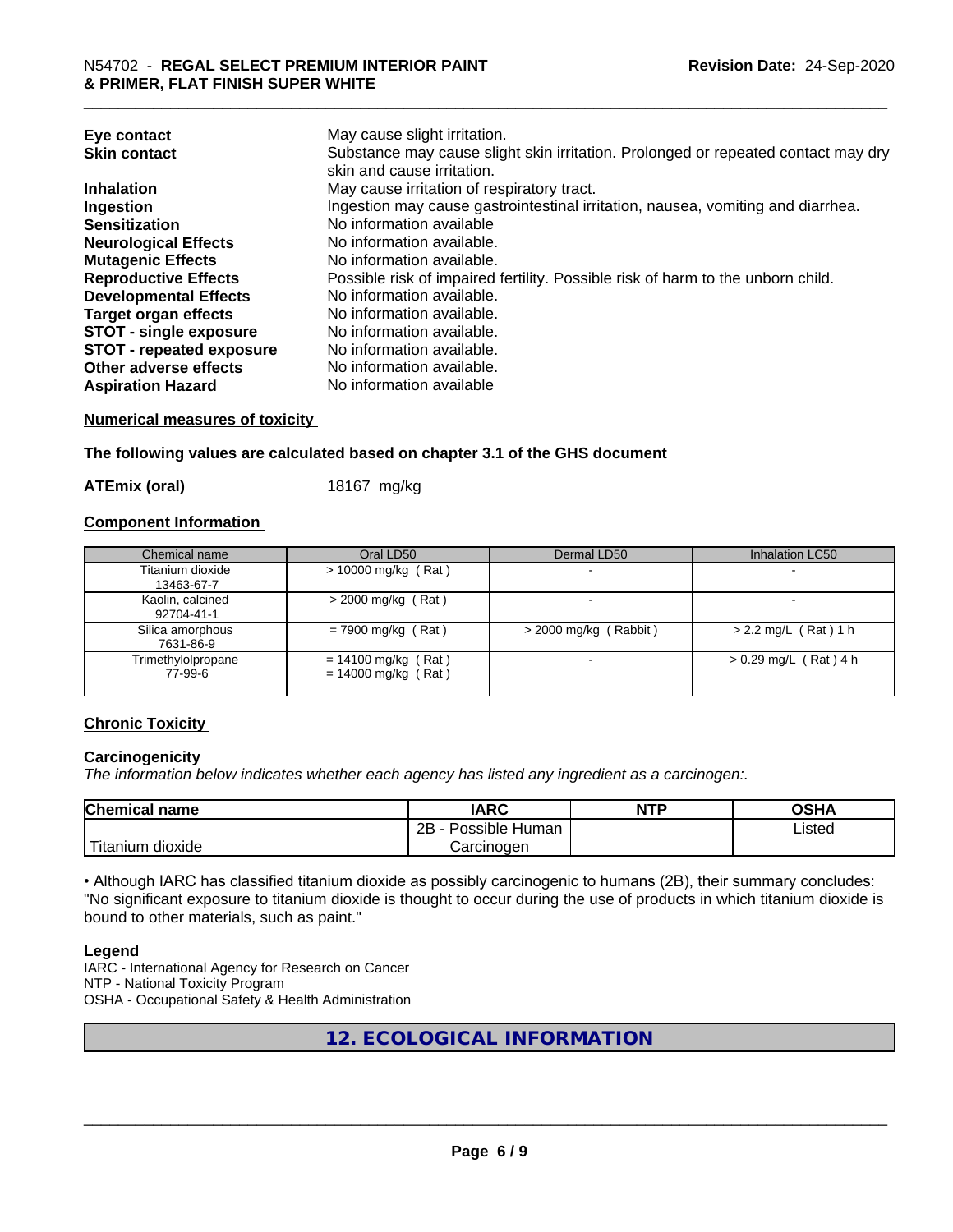#### **Ecotoxicity Effects**

The environmental impact of this product has not been fully investigated.

#### **Product Information**

#### **Acute Toxicity to Fish**

No information available

#### **Acute Toxicity to Aquatic Invertebrates**

No information available

#### **Acute Toxicity to Aquatic Plants**

No information available

#### **Persistence / Degradability**

No information available.

#### **Bioaccumulation**

There is no data for this product.

#### **Mobility in Environmental Media**

No information available.

#### **Ozone**

No information available

#### **Component Information**

#### **Acute Toxicity to Fish**

Titanium dioxide  $LC50:$  > 1000 mg/L (Fathead Minnow - 96 hr.)

#### **Acute Toxicity to Aquatic Invertebrates**

No information available

#### **Acute Toxicity to Aquatic Plants**

No information available

|                              | 13. DISPOSAL CONSIDERATIONS                                                                                                                                                                                               |  |
|------------------------------|---------------------------------------------------------------------------------------------------------------------------------------------------------------------------------------------------------------------------|--|
| <b>Waste Disposal Method</b> | Dispose of in accordance with federal, state, and local regulations. Local<br>requirements may vary, consult your sanitation department or state-designated<br>environmental protection agency for more disposal options. |  |
|                              | <b>14. TRANSPORT INFORMATION</b>                                                                                                                                                                                          |  |
| <b>DOT</b>                   | Not regulated                                                                                                                                                                                                             |  |
| <b>ICAO/IATA</b>             | Not regulated                                                                                                                                                                                                             |  |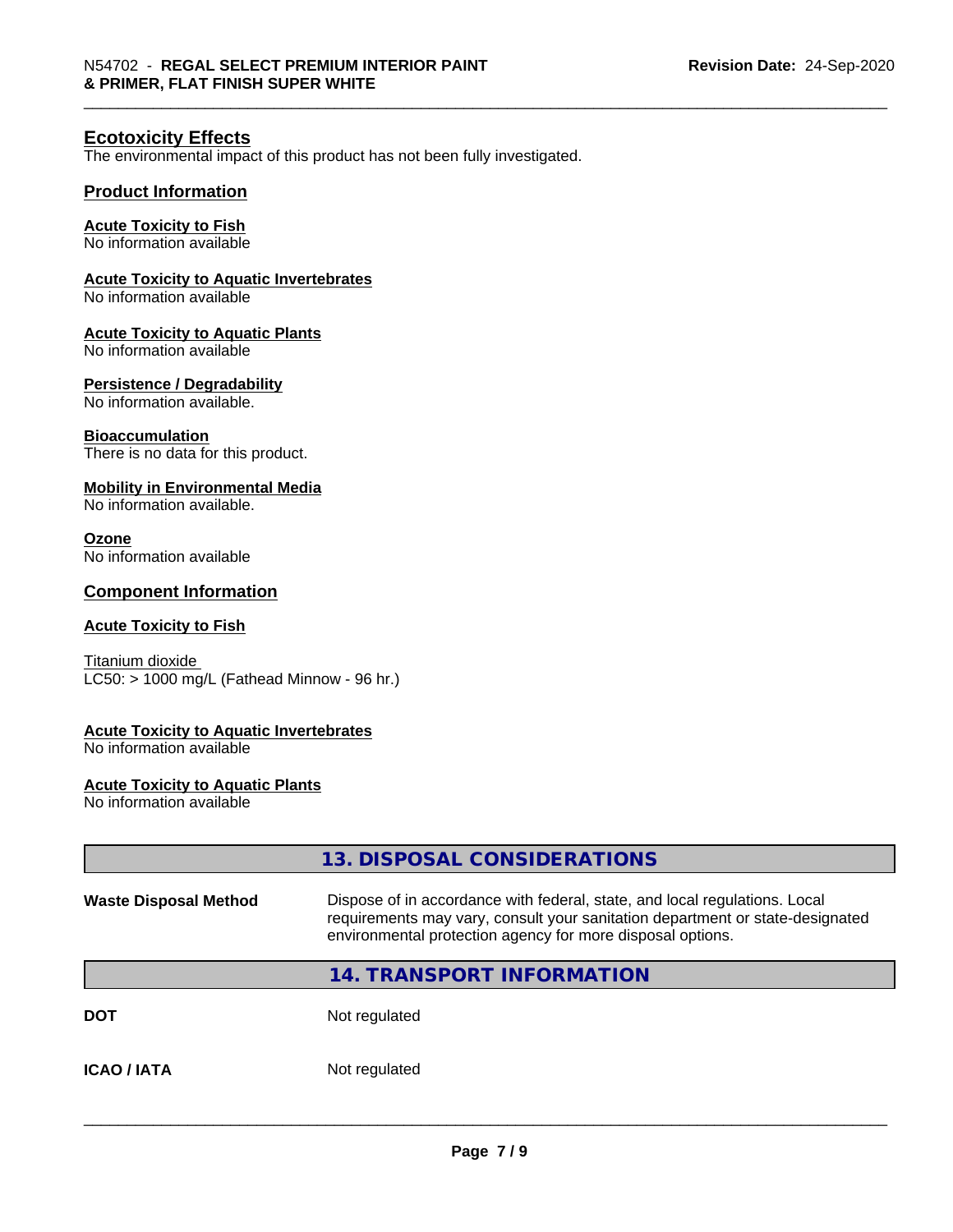**IMDG / IMO** Not regulated

**15. REGULATORY INFORMATION**

#### **International Inventories**

| <b>TSCA: United States</b> | Yes - All components are listed or exempt. |
|----------------------------|--------------------------------------------|
| <b>DSL: Canada</b>         | Yes - All components are listed or exempt. |

#### **Federal Regulations**

#### **SARA 311/312 hazardous categorization**

| Acute health hazard               | No  |  |
|-----------------------------------|-----|--|
| Chronic Health Hazard             | Yes |  |
| Fire hazard                       | No  |  |
| Sudden release of pressure hazard | Nο  |  |
| Reactive Hazard                   | Nο  |  |

#### **SARA 313**

Section 313 of Title III of the Superfund Amendments and Reauthorization Act of 1986 (SARA). This product contains a chemical or chemicals which are subject to the reporting requirements of the Act and Title 40 of the Code of Federal Regulations, Part 372:

*None*

#### **Clean Air Act,Section 112 Hazardous Air Pollutants (HAPs) (see 40 CFR 61)**

This product contains the following HAPs:

*None*

#### **US State Regulations**

#### **California Proposition 65**

**A** WARNING: Cancer and Reproductive Harm– www.P65warnings.ca.gov

#### **State Right-to-Know**

| <b>Chemical name</b> | <b>Massachusetts</b> | <b>New Jersey</b> | Pennsylvania |
|----------------------|----------------------|-------------------|--------------|
| Titanium dioxide     |                      |                   |              |
| Limestone            |                      |                   |              |
| Diatomaceous earth   |                      |                   |              |
| Silica amorphous     |                      |                   |              |

#### **Legend**

X - Listed